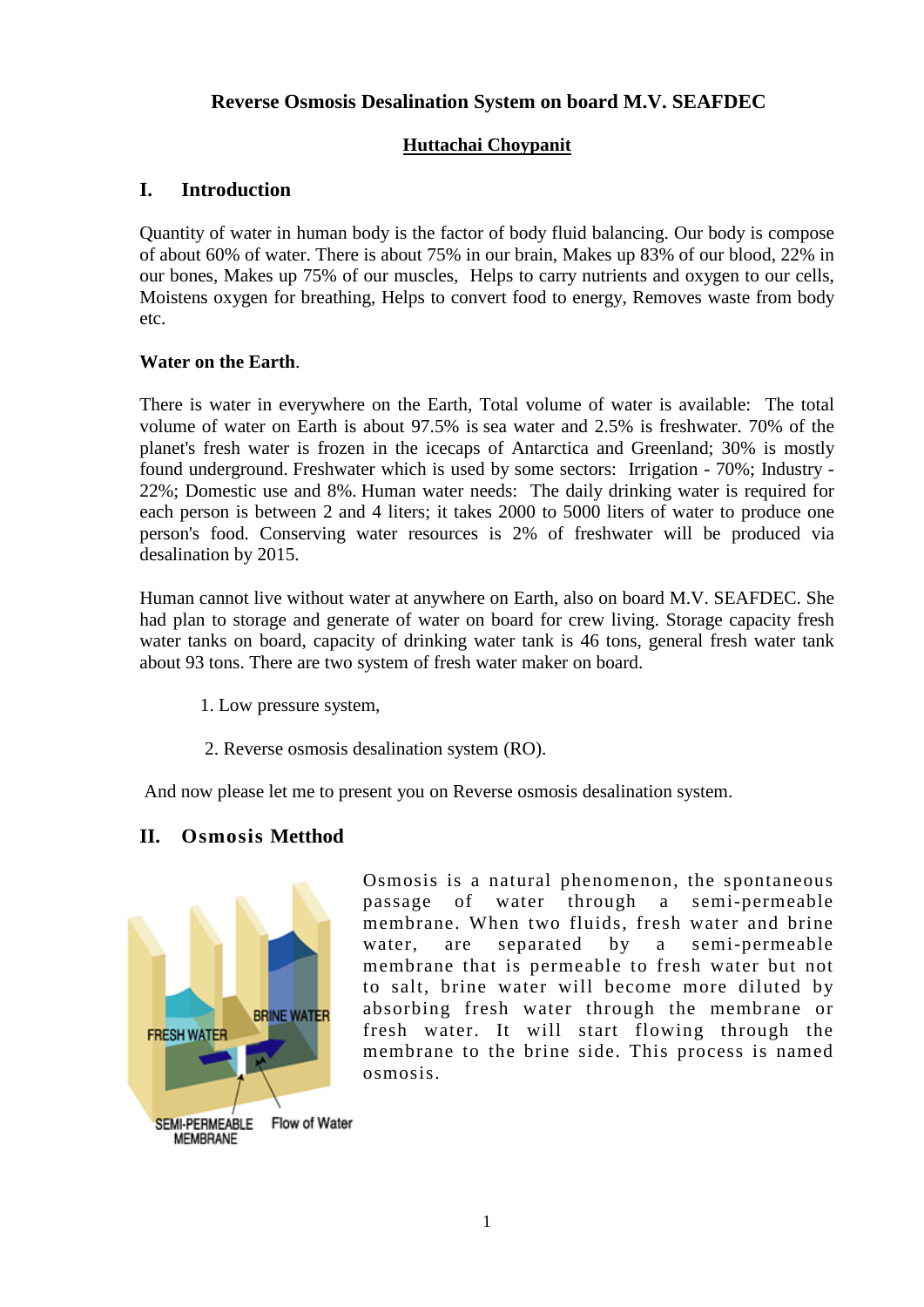## **Osmotic Equilibrium**



Osmotic pressure varies according to temperature and concentration of the brine water; however, as fresh water passes through the membrane, the levels of the two solutions become unequal. The resulting difference in pressure eventually brings the migration to a stop.

This pressure difference is called osmotic pressure of the brine water.

### **Reverse Osmosis**

Reverse osmosis is the process of forcing the water from the salt waterside through a membrane to the fresh waterside by applying excess pressure.

This process is used in treating sea water to get fresh water.

# **RO WATER GENERATOR SYSTEM DIAGRAM ON BOARD M.V.SEAFDEC**

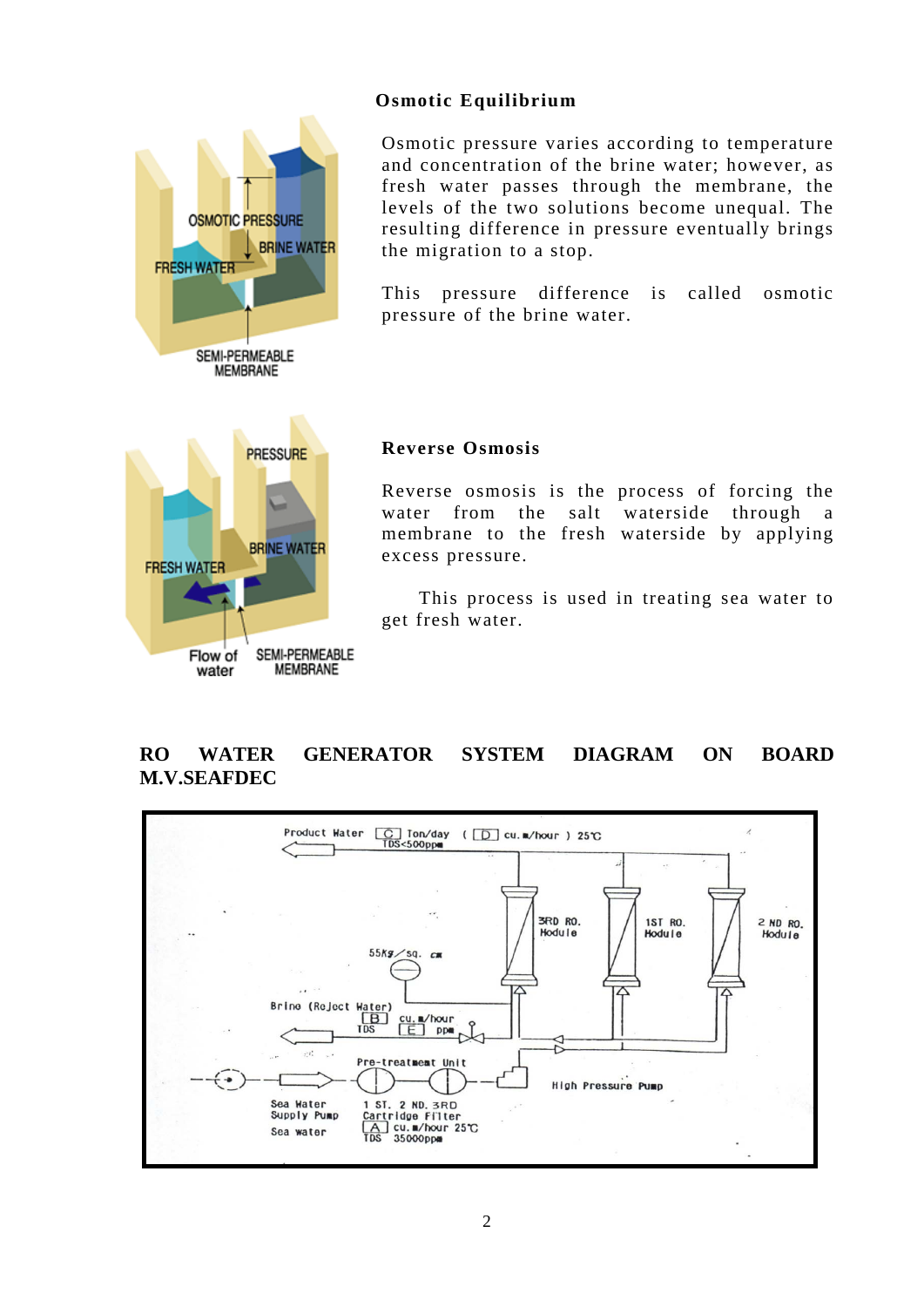## **RO Generator System Expenditure on board**

M.V.SEAFDEC total working 42 days (1008 hours) desalination water 474,497 liters

Membrane cost is 0.10 baht/liter

Filter whole size of 1 micron and 50 micron for 1 set is cost 0.02 baht/liter

Electrical cost is 0.15 baht/liter

## **Distillation cost 1 liter is 0.27 baht / liters or 1 ton is 270 baht/m3**

## **III. Results**

### **Advantages**

- 1. RO is the best solution for treating hard water.
- 2. RO is able to removes toxin such as lead, mercury, Fluoride, Arsenic, Chlorine which cause human body to be ill. Lead metal is able to make brain damage and anemia.
- 3. RO water filter is great for removing commonly found Cryptosporidium in lake, river and public supply water.
- 4. RO water can produce fresh water to make a cruise more longer than only storage capacity.

### **Disadvantages**

- 1. Water wastage: substances which come out from the process will be disposed out of the vessel as waste water.
- 2. Expensive: RO water purifier is more costly when it is compared to UV water purifiers and RO water purifier consumes much more electricity.
- 3. Removes essential minerals: While RO water purifier removes dissolved impurities it removes natural mineral such as iron, magnesium, calcium and sodium which are essential to the human body and cause mineral deficiency to body.
- 4. Not kills bacteria, viruses: RO water purifier does not kill waterborne diseasecausing bacteria and viruses. There is high probability that microorganisms can pass through RO membrane. (It is advisable to pass RO water through the UV water purifier to treat microorganisms)

## **IV. References**

Murad, S., K. Oder, and J. Lin. 1998. "Molecular simulation of osmosis, reverse osmosis and electro-osmosis in aqueous and electrolyte solutions." *Molecular Physics* 95: 401-408.

Powles, J. G., and S. Murad. 1998. "The simulation of semi-permeable membranes: Osmosis,

 reverse osmosis and electro-osmosis in electrolyte solutions." *Journal of Molecular Liquids* 78: 225-231.

Powles, J. G., B. Holtz, W. A. B. Evans, and S. Murad. 1997. "Can osmotic pressure be negative?" *Molecular Physics* 90: 665-670.

Wang et al. (1996). Am J Clin Nut 69: 833-841